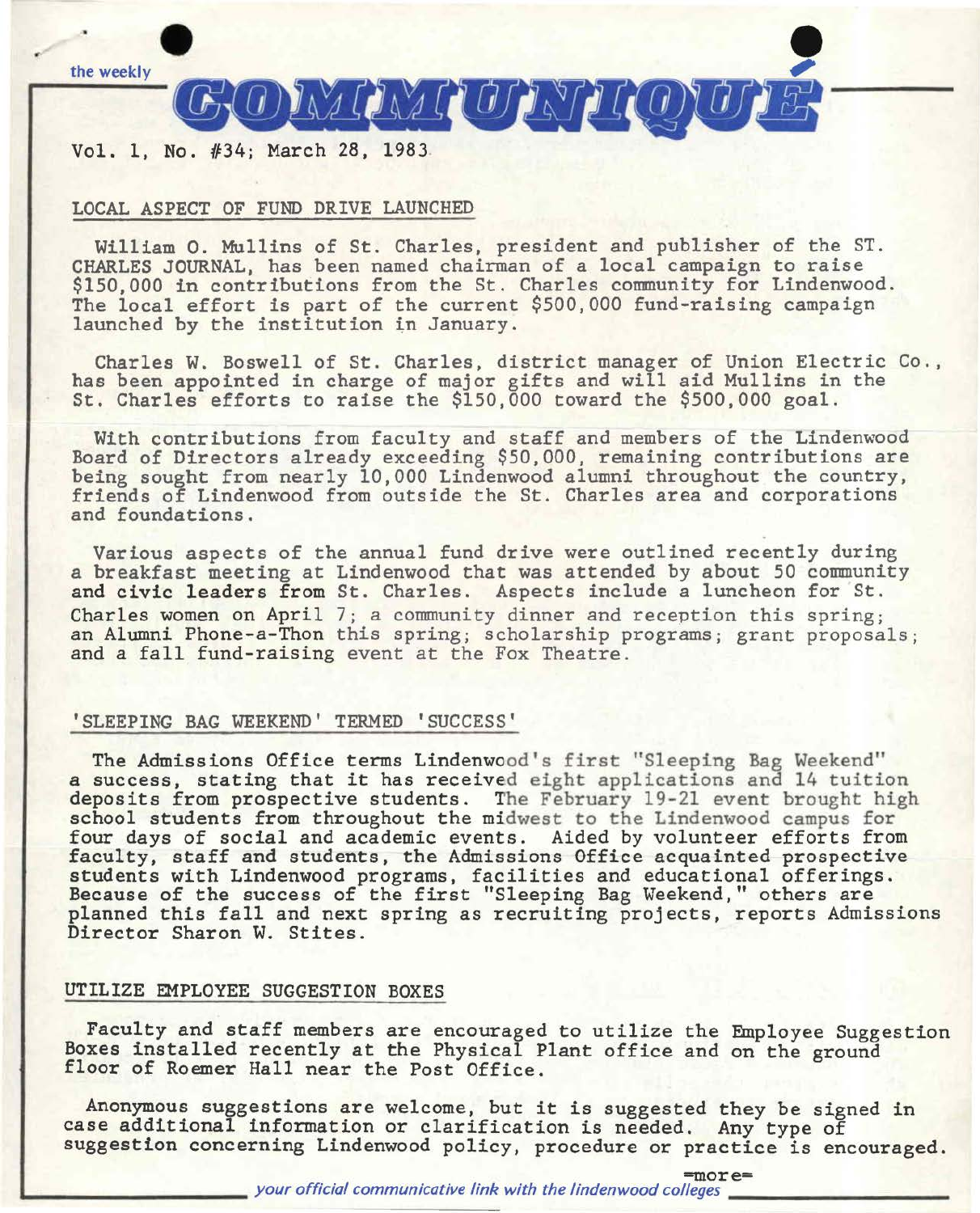NONVERBAL COMMUNICATION IS COURSE SUBJECT<br>Actions speak louder than words and often reveal more than spoken words. Understanding nonverbal communication is a useful tool in today's market and is the subject of a three-hour workshop April 1 sponsored by the Leisure Learning Office. The 7-10 p.m. session will be taught by Alan H. Shiller, assistant professor of speech.

Shiller will discuss body language, facial expressions, eye contact, touch, the use of space, physical appearances and dress and paralanguage. The format will include exercises, discussions and short lectures. fee is \$20. For further information and registration procedures, contact Barbara Ludwig at extension #346.

### LINDENWOOD COTILLION SET APRIL 9

An evening of dancing and entertainment will take place April 9 when the 21st annual Lindenwood Cotillion is held from 8 p.m. to 1 a.m. at the Bel Air Hilton Hotel in downtown St. Louis. Tickets for faculty, staff, alumni and guests are priced at \$7 each or \$10 per couple; for Lindenwood students, there is no charge. For further information and reservation procedures, contact Lee Bolger, student activities director, at extension #245. Overnight accommodations at reduced rates also are available.

# FOREIGN AFFAIRS EXPERT TO SPEAK APRIL 14

James Chace, managing editor of Foreign Affairs magazine, will discuss "U.S. Vital Interests, Can We Afford To Do What We're Doing?" during the Business Administration Department's "Executive Fridays" series in April. His presentation is scheduled at 4:30 p.m. April 14 (a Thursday) at the Babcock Center for the Study of Modern Business in Cobbs Conference Center.

"At no times since the 1930s have international economic problems been so pervasive to United States business interests," states Robert King, department chairman, "and thus, Mr. Chase's talk should be of particular interest." The session is open to all free-of-charge.

Chace's most recent book, Solvency: the Price of Survival (Random House, 1981), is an essay on American foreign economic policy. He is the author and editor of four books and more than 40 major articles on foreign policy, and he has traveled extensively in Eastern and Western Europe, Latin America and the Soviet Union. Chase has served as a visiting lecturer at Columbia University, the Georgetown University School of Foreign Service and Yale University.

#### KCLC PLANS LIVE ELECTION NIGHT COVERAGE

Reporters will be at city offices next Tuesday to provide up-to-theminute live election coverage for the April 5 general election on KCLC-FM. The Lindenwood radio station, 89.1 khz on the dial, plans live broadcasts shortly after the polls close at 7 p.m. Newscasts also will be presented by reporters at studios on the Linderwood campus.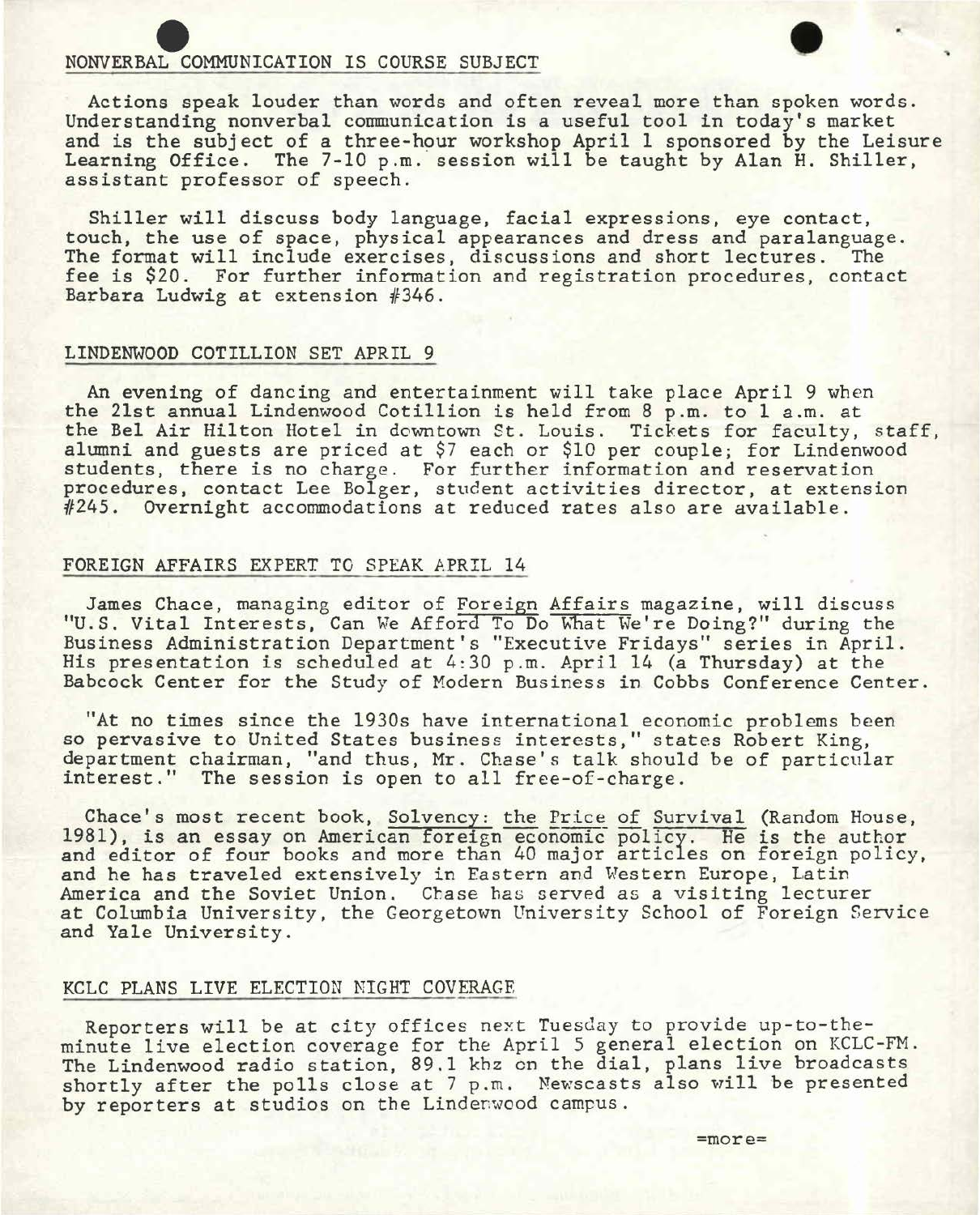CARES MEETING SET APRIL 7 AT AYERS • OLDER COMMUNICATES OF PERSONS Interested in returning to college are invited to attend the next meeting of Continuing & Returning Education Seekers (CARES), April 7 at noon in the Cardinal Room of Ayers Cafeteria. CARES is a group formed to meet the special needs and interests of Lindenwood students 25 years of age and older.

# AVANT-GARDE FILM SCHEDULED FRIDAY

Jean Cocteau's 1930 classic film, "Blood of a Poet," will be shown at 7 p.m. Friday in Young Auditorium. It is free to all students; for nonstudents, admission is \$1. The film is considered by many to be one of the most important examples of the avant-garde school of cinema. Also scheduled are Samuel Beckett's 1965 creation, "Film," starring Buster Keaton, and the 1965 short Czechoslovakian animation, "The Hand." The film showings are part of this semester's "Art of Film" series sponsored by the Lectures & Concerts Committee. An informal discussion will follow.

### PROFESSOR IN MARYVILLE LECTURE SERIES

Richard Rickert, Ph.D., LCIE faculty advisor and professor of philosophy, is among guest lecturers taking part in a 13-lecture series, "The Roots of Violence in Today's World," taking place at Maryville College. The course explores the incidence and impact of violence in our culture and around the world. Dr. Rickert on April 6 will present "Non-Violence: the Personal Role," a lecture dealing with personal responses to problems of violence.

### MIZZOU TIGERS TO SCRIMMAGE HERE

The University of Missouri-Columbia Tigers will hold their spring scrimmage April 16, beginning at 1:30 p.m. at the Lindenwood stadium. It will be the first time Coach Warren Powers and the football team have appeared on campus. The event is open to students, faculty, staff and the St. Charles community free-of-charge.

### TELEPHONE DIRECTORIES AVAILABLE

Faculty and staff members who need new telephone directories can pick copies up at the Loading Dock in Roemer Hall, adjacent *to* the Publications Office on the ground floor. Available are Southwestern Bell Telephone directories for St. Charles and St. Louis and "Yellow Pages" for St. Louis.

# NEW BOOKS AT BUTLER - CHECK THEM OVT!

New listings at Butler Library include **Suburbia** by Bill Owens; John Berryman: A Critical Commentary by John Gaffenden; Marianne Moore: Imaginary Possesions by Bonnie Costello; Imagination by William Carolos Williams; Joyce Carol Oates by Ellen G. Friedman; Immunology, Aging and Cancer by F. M. Burnet; Louis Zukofsky; Index to Nutrition and Health by Joseph W. Sprug; The Champion Pig by Barbara P. Norfleet; Light Touching Silver by Steven Klindt and Joseph D. Jacna; Survey of American Poetry; and La Baie/Bath Scenes by Laurence Salzmann.